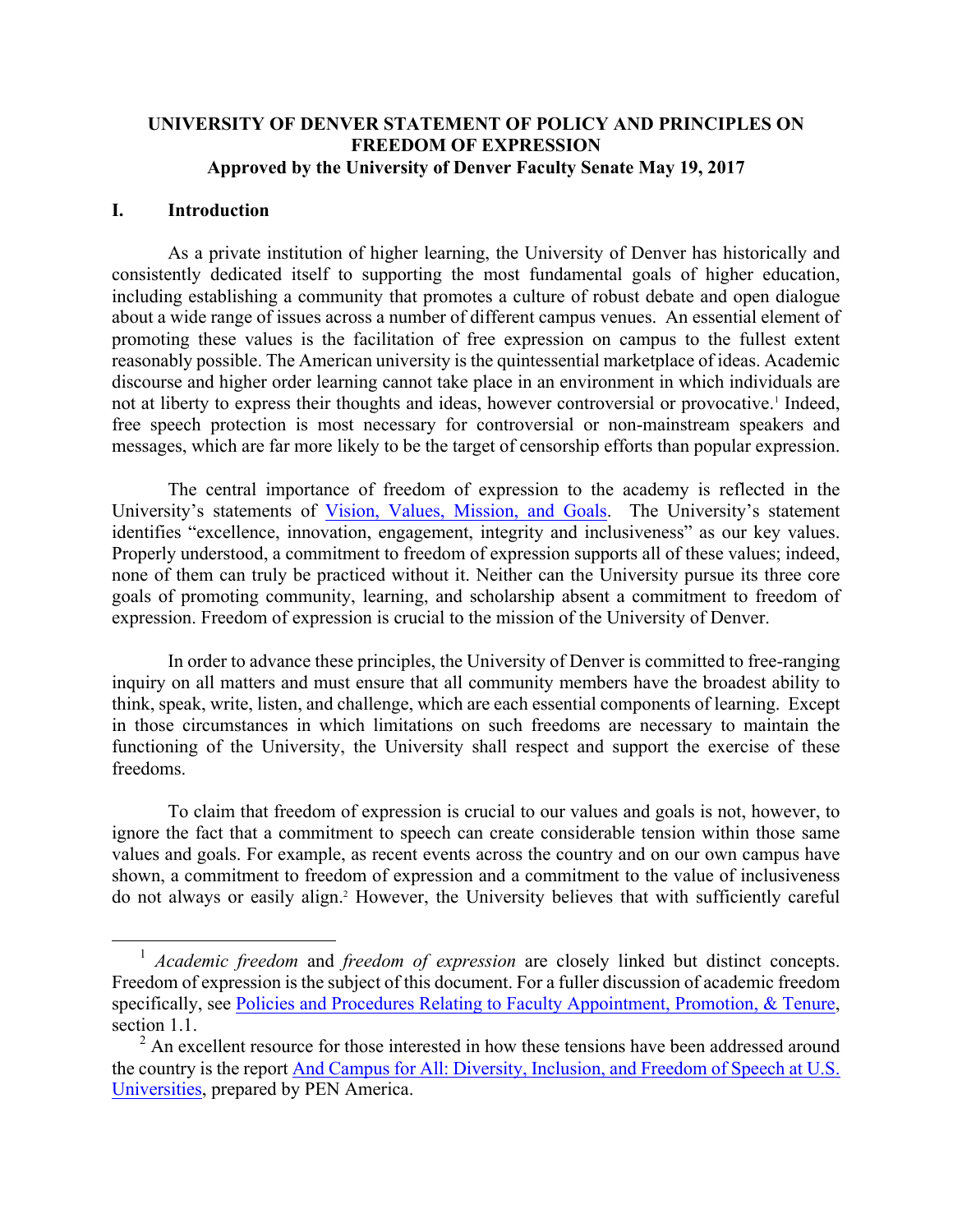stewardship of the community's opportunities for free exchange of ideas and beliefs, speech and inclusiveness need not be in direct conflict. The University has demonstrated its commitment to inclusive excellence through numerous policies and the creation of institutional structures to advance that commitment, but heretofore has not adopted a policy of freedom of expression. The University therefore recognizes that, in a society confronting social, racial, gender, religious, economic, and other inequalities, where historically some voices and some communities have been marginalized, excluded, or silenced, a commitment to free speech must, at the same time, include a strong commitment to inclusiveness. The University is therefore especially committed to insuring that community members from groups that have been marginalized and lack privilege feel equally welcome to participate in discourse and receive divergent information.

To those ends, the Faculty Senate adopts this statement of policy and principles on freedom of expression; and shall appoint a University Committee to promote free expression, as defined by this statement, to be comprised of faculty, staff, administrators, and students from across campus, tasked with (a) proactively creating forums for meaningful, responsible engagement of diverse and opposing viewpoints among all campus constituencies, particularly concerning the types of issues that are likely to lead to tensions on campus, (b) addressing such conflicts as they arise in ways that aim to resolve them in a manner that increases dialogue, respects speakers of diverse viewpoints, and seeks to heal and build community, and (c) when requested, assist the University in examining issues of freedom of expression. 3 In accord with these recommendations, it is consistent with this statement of policy and principles that the University administration, as well as its faculty, staff and students, may speak out whenever the University's own values are compromised, its precepts threatened, or its community members' rights violated in a material way. If such circumstances arise because of a community member's speech, it is appropriate for the University to condemn the message, while still vigorously defending the speaker's right to express his or her views. In what follows, historical context for this view is provided, followed by basic free speech principles.

### **II. Free Expression at the University of Denver and on Other College Campuses**

Any discussion of freedom of expression requires some historical context. American universities have not always fulfilled their aspirations to promote free speech, and have not infrequently adopted policies and engaged in practices that are antithetical to the notion of expressive liberty. In the 1964-1965 academic year at the University of California, students founded what became known as the Free Speech Movement in response to University administrators' imposition of a policy forbidding all political speech on the Berkeley campus. The University was concerned about the disruption of campus due to protests advocating for racial equality in conjunction with the Civil Rights Movement after many students had returned from engaging in civil rights organizing in the southern United States. Large scale student protests in response to the ban resulted in mass arrests of students, which were followed by even larger

<sup>&</sup>lt;sup>3</sup> Nothing in the present document supersedes, substitutes for, or eliminates, policies and procedures in the University's Policies and Procedures Relating to Faculty Appointment, Promotion, and Tenure (the APT document), the Office of Equal Opportunity & Office of Title IX Procedures, the Employee Grievance Policy, or Student Conduct.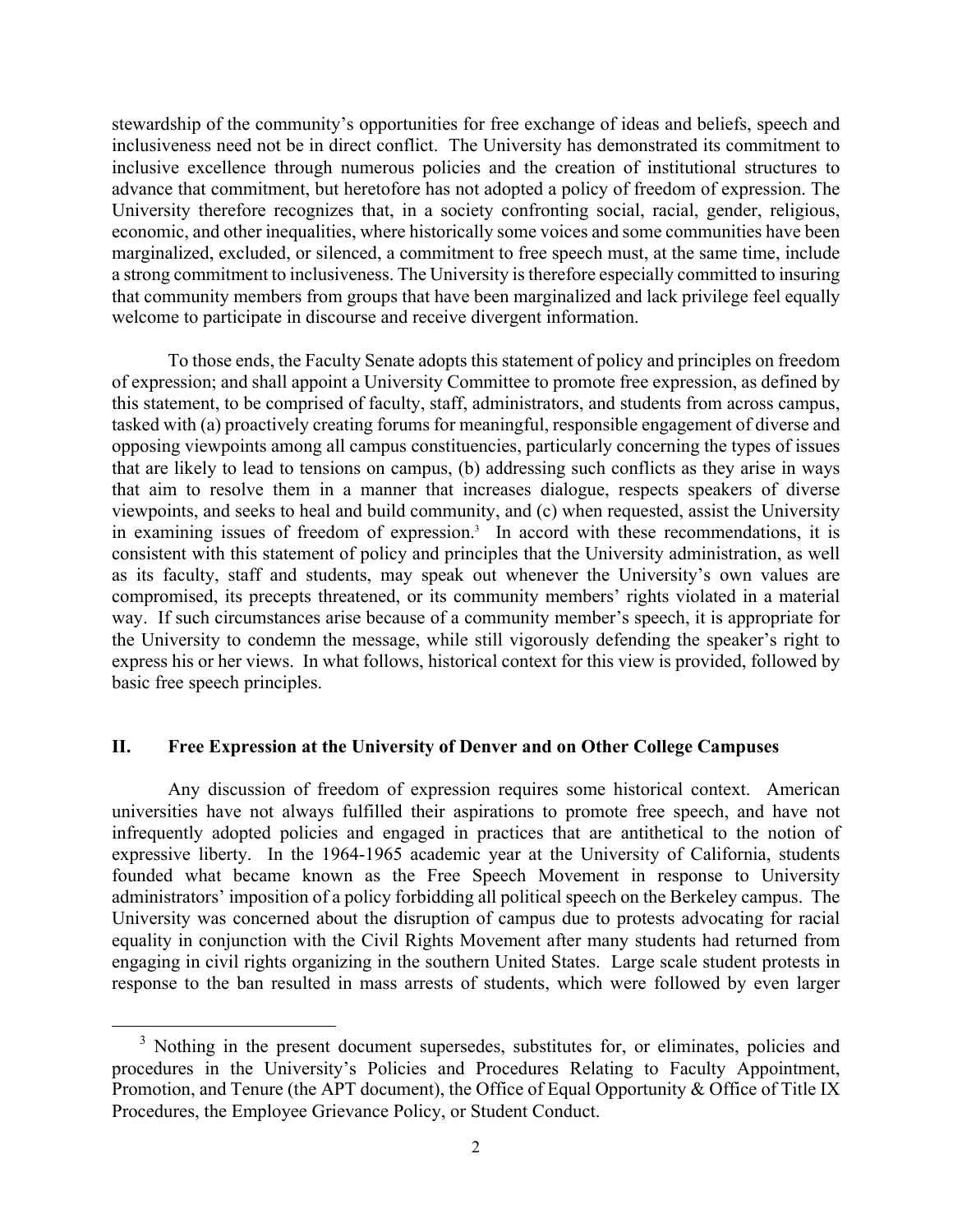protests that virtually shut down the entire campus. Recent incidents in reaction to Berkeley's invitation of conservative speakers may suggest that the University has come full circle with the potential shutting down of conservative, rather than liberal, expression in the current era.

Like the University of California's administrators, leaders at the University of Denver have not always met their highest aspirations in protecting freedom of expression. In May 1970, DU students organized a protest in the wake of National Guard officers' shootings of four students at Kent State University. The DU students focused on the United States' recent invasion of Cambodia, formed an Ad Hoc Committee to End the War, and called for a two-day student strike, asking fellow students to walk out of their classes in protest. As protest efforts failed and Chancellor Maurice Mitchell refused to acknowledge the validity of any strike, students begin to build tents and other temporary structures, forming what became known as "Woodstock West," occupying a large part of what was then the campus green. After unconfirmed reports that many of the Woodstock West "residents" were not students, Chancellor Mitchell called in the Colorado National Guard and local law enforcement agencies. Officers of the Denver Police and Colorado State Patrol removed all protestors and arrested many of them. Barriers were built around the encampment area and maintenance crews tore down the temporary "village" the students had constructed.

More recent speech controversies involving the University of Denver have involved, among other things: student protests of the appearance of former President George W. Bush at a downtown event sponsored by the Korbel School of International Studies in 2013; continuing debates over the University's decision to discontinue use of the "Boone" mascot; and the recent incidents involving messages posted on the Driscoll wall (sometimes mistakenly referred to as "the free speech wall.").

Across the nation, free speech issues have emerged on college campuses concerning reactions to controversial speakers invited to campus; the devotion of some place on campuses as "safe spaces;" questions about the use of "trigger warnings" in various educational contexts; concerns about potentially offensive remarks posted by university community members on various social media platforms; and the regulation of communication on open forums such as the Driscoll wall.

These are but some of many incidents involving freedom of expression at this University and on other college campuses over the past 60 years. They are formative events to the extent that they shaped a view that freedom of speech on college campuses plays a central role in our democracy, and that incursions against such speech shall be viewed with great skepticism and concern. These historical lessons underscore the necessity of adopting a statement of principles about the protection of freedom of expression to serve as a source for community members to refer to when addressing issues of speech on or relating to the University campus. Moreover, it is incumbent upon those responsible for addressing free speech issues that might arise at the University of Denver in the future to do so with the following principles in mind.

### **III. Some Basic Principles of Freedom of Expression**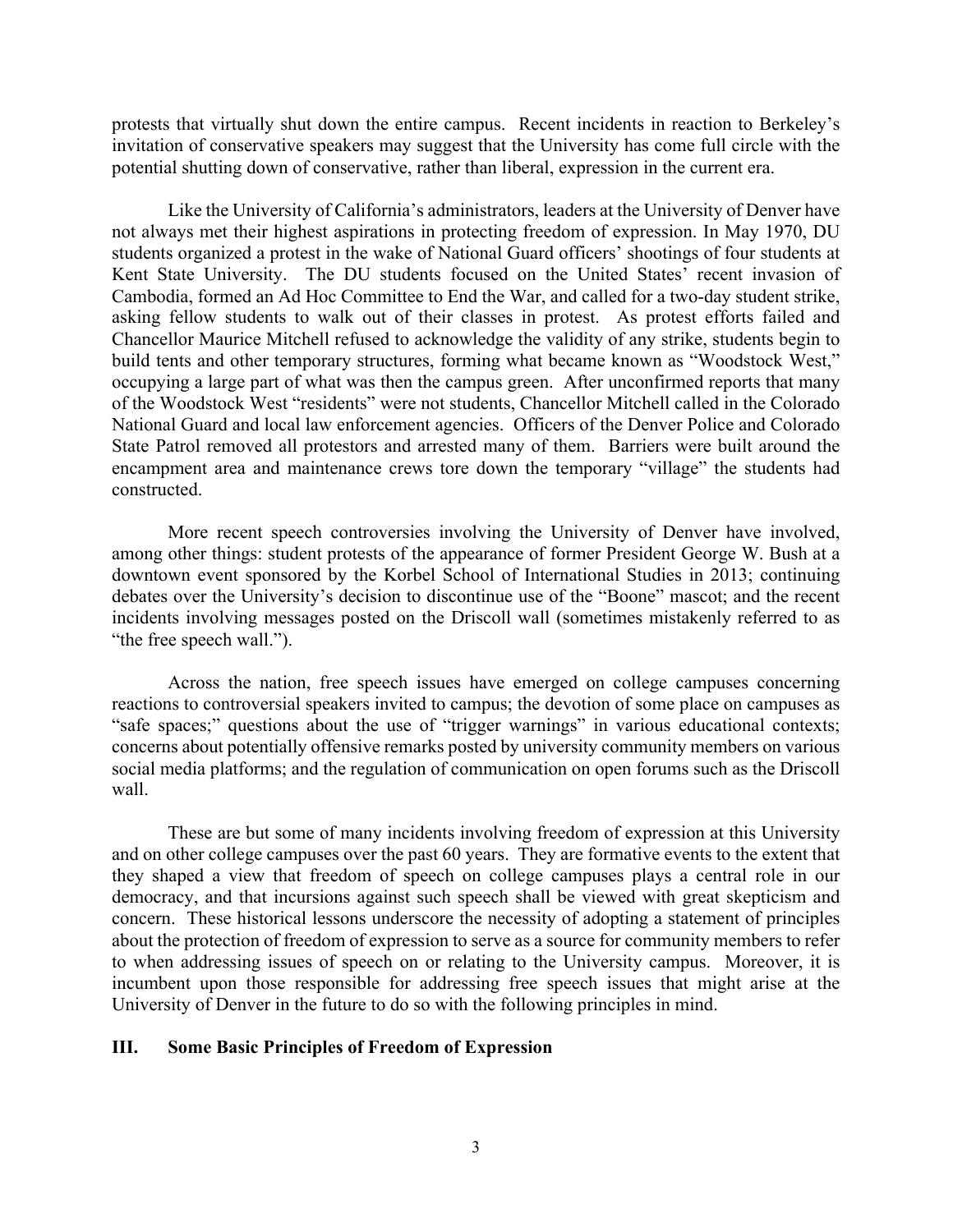• The First Amendment to the United States Constitution forbids the government from "abridging" the freedom of speech."

• Although private universities are not the government, an essential and historic function of higher learning institutions is the promotion of open, robust, and rigorous discourse about the most important and difficult issues of our times. Freedom of expression is essential to the search for moral, aesthetic, and philosophical truth, the creation of knowledge, the people's ability to engage in democracy, and for individuals to be autonomous, free-thinking human beings.

• Freedom of speech is almost always invoked by groups that represent a minority viewpoint. Indeed, the history of free speech in the United States is about preventing powerful actors from excluding the voices of marginalized groups. Not surprisingly, free speech has been a cornerstone of many important social movements from the civil rights movement to the women's movement to the LGBT rights movement.

• There is a natural impulse by those in the majority to want to suppress minority viewpoints. The restriction of speech because of the speaker's viewpoint or the content of the speech is therefore presumptively disfavored.

• At different points in history, there has sometimes been an impulse by universities to restrict speech from those with more progressive viewpoints, and at other times there has been an equally strong impulse to censor those with conservative viewpoints. It is for this very reason that one of the central tenets of freedom of expression is that those in positions of power, such as the governments or universities, must take a position of neutrality with regard to the viewpoint of speakers who are under their power. The University is free to express its own views on issues and should use its powerful voice when others engage in speech that is not representative of the University's values; but in doing so the University may not punish or censor those who take an opposing position based solely on their viewpoint.

• An inevitable but necessary cost of protecting free speech is that speech that is hurtful, offensive, provocative, and even hateful sometimes must be permitted. Indeed, the United States Supreme Court has pronounced that "a function of free speech under our system of government is to invite dispute. It may indeed best serve its high purpose when it induces a condition of unrest, creates dissatisfaction with conditions as they are, or even stirs people to anger." *Terminiello v. City of Chicago*, 337 U.S. 1, 4 (1949). The fact that speech may sometimes be offensive or even emotionally hurtful is not sufficient, alone, to justify interfering with the speaker's right to engage in such expression.

• But exposing such speech to public scrutiny also enables those who find those views distasteful, objectionable, or abhorrent to respond to them publicly. Public discourse is better served by encouraging counter-speech rather than censoring the original message, which otherwise might go unrebutted. The best remedy for "bad" speech is more speech, not enforced silence.

• Communities are typically better served by providing opportunities and forums for meaningful, responsible engagement of diverse and opposing viewpoints than by silencing some members of the community, whatever their views and opinions.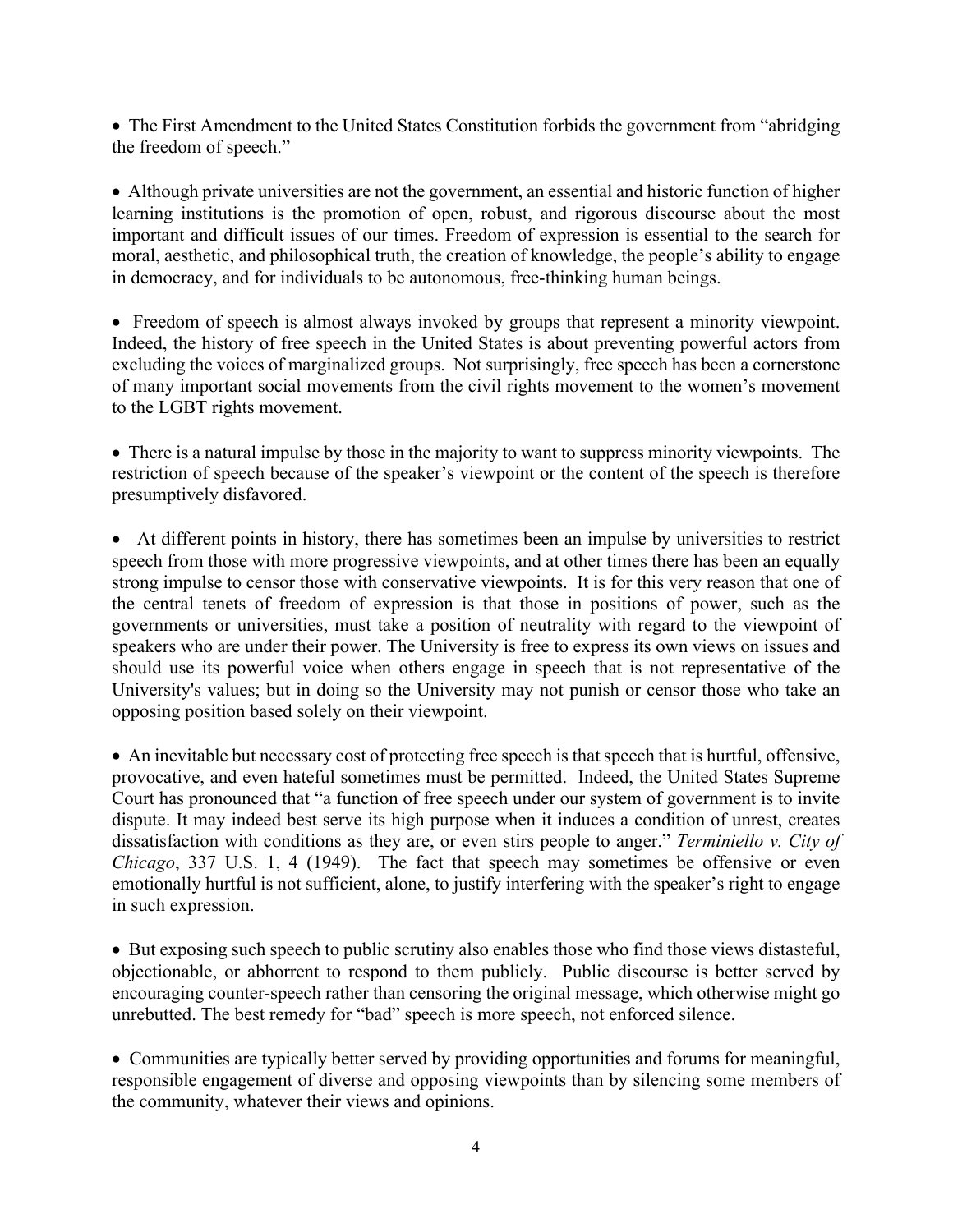• In addition, one theory for protecting freedom of speech is that doing so allows productive outlets for persons with non-mainstream views to promote their ideas, hopefully preventing them from engaging in conduct that might cause more tangible harm.

• Thus, all members of the University community shall be free to criticize and contest views expressed by other community members or by other speakers who are invited to express their views on our campus, limited by the principles set forth in this document. This includes views expressed by administrators, members of the Board of Trustees, and the Faculty Senate. Students, faculty, and staff shall have the right to express their views on all issues, including the right to dissent from the opinions and/or judgments of colleagues, administrators, and trustees without overt or covert reprisals. Given their special role in institutional governance at several levels, faculty members should be free from coercion.<sup>4</sup> Likewise, in exercising their rights of free expression, University community members must not obstruct or otherwise interfere with the freedom of others to express views that such members disagree with, however passionately. Senators, administrators, and members of the Board of Trustees have a special responsibility to ensure that lively and free debate and deliberation can occur across the campus, to set an outstanding example of tolerance, to physically protect speakers from those who attempt to silence them, and to immediately condemn serious breaches of civility when they occur.

# **IV. The Responsibility of the University and its Community Members to Foster an Open Learning Environment**

We adhere to the above statement of principles because these freedoms are intrinsic to the larger goals of promoting robust discourse. In dedicating itself to maintaining a community of open dialogue and candid inquiry, the University of Denver has a responsibility to provide opportunities for its community members as individuals to learn how to address controversial, offensive, or provocative speech. Furthermore, fully consistent with freedom of speech, the University may and should protect community members from physically harmful conduct, harassment, true threats, intimidation, incitement of others to imminent lawless conduct, or assault (words that place a reasonable person in imminent fear of immediate harm). These categories of conduct and speech have long been recognized to be outside First Amendment protection and need not be tolerated by the University. Thus, the University may prohibit these narrowly defined categories of expression without violating basic free speech principles. It is also permissible to place reasonable restrictions on the time, place, and manner of speech while not regulating its content.

The University of Denver Code of Conduct and Student Honor Code also permit the University to prohibit harassment or actionable invasions of another community member's privacy. The University is also free to regulate behavior that constitutes unlawful discrimination, violence, and violations of equal opportunity policy in keeping with the University's commitment

<sup>&</sup>lt;sup>4</sup> The American Association of University Professors has a succinct statement on the danger that accompanies the use of a separate and distinct "collegiality" criterion for evaluating faculty job performance. See "On Collegiality as a Criterion for Faculty Evaluation:" https://www.aaup.org/report/collegiality-criterion-faculty-evaluation.